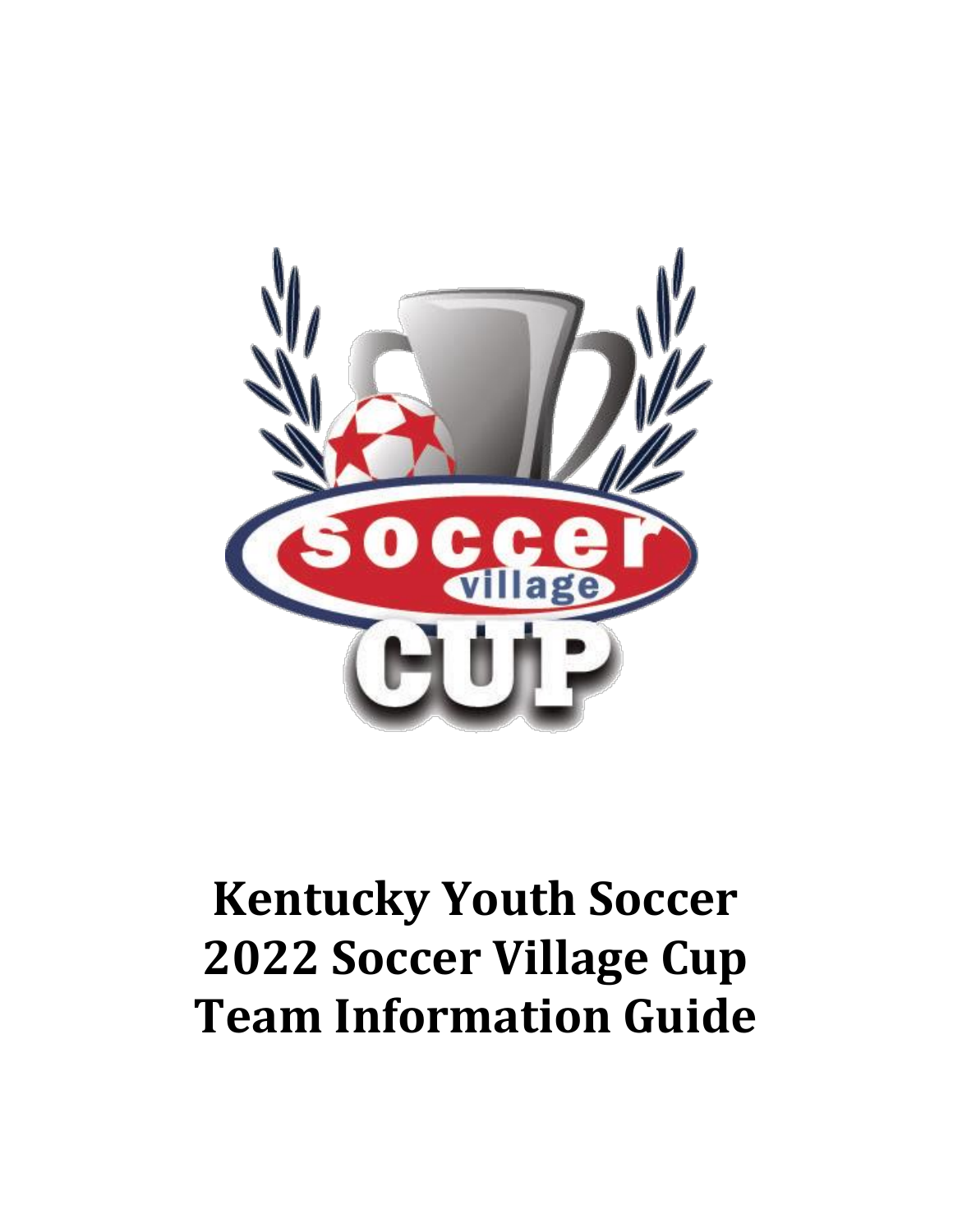

### SOCCER VILLAGE CUP

Dear Players, Coaches, and Parents:

On behalf of Kentucky Youth Soccer, we would like to extend a warm welcome to those attending and participating in the 2022 Soccer Village Cup.

As you prepare, Kentucky Youth Soccer has created this Team Information Guide to provide important information and guidance. It is strongly suggested that this document be shared with your team and a copy brought to the event for reference.

A massive thank you to Elizabethtown Sports Park Staff and the Elizabethtown Tourism & Convention Bureau for the continued support of Kentucky Youth Soccer programs and events.

Kentucky Youth Soccer appreciates your continued support and wishes all teams the best of luck. This event provides an experience with a special focus on camaraderie, community, and competition through sport.

Cordially,

Bryan Brooks Tournament Director Kentucky Youth Soccer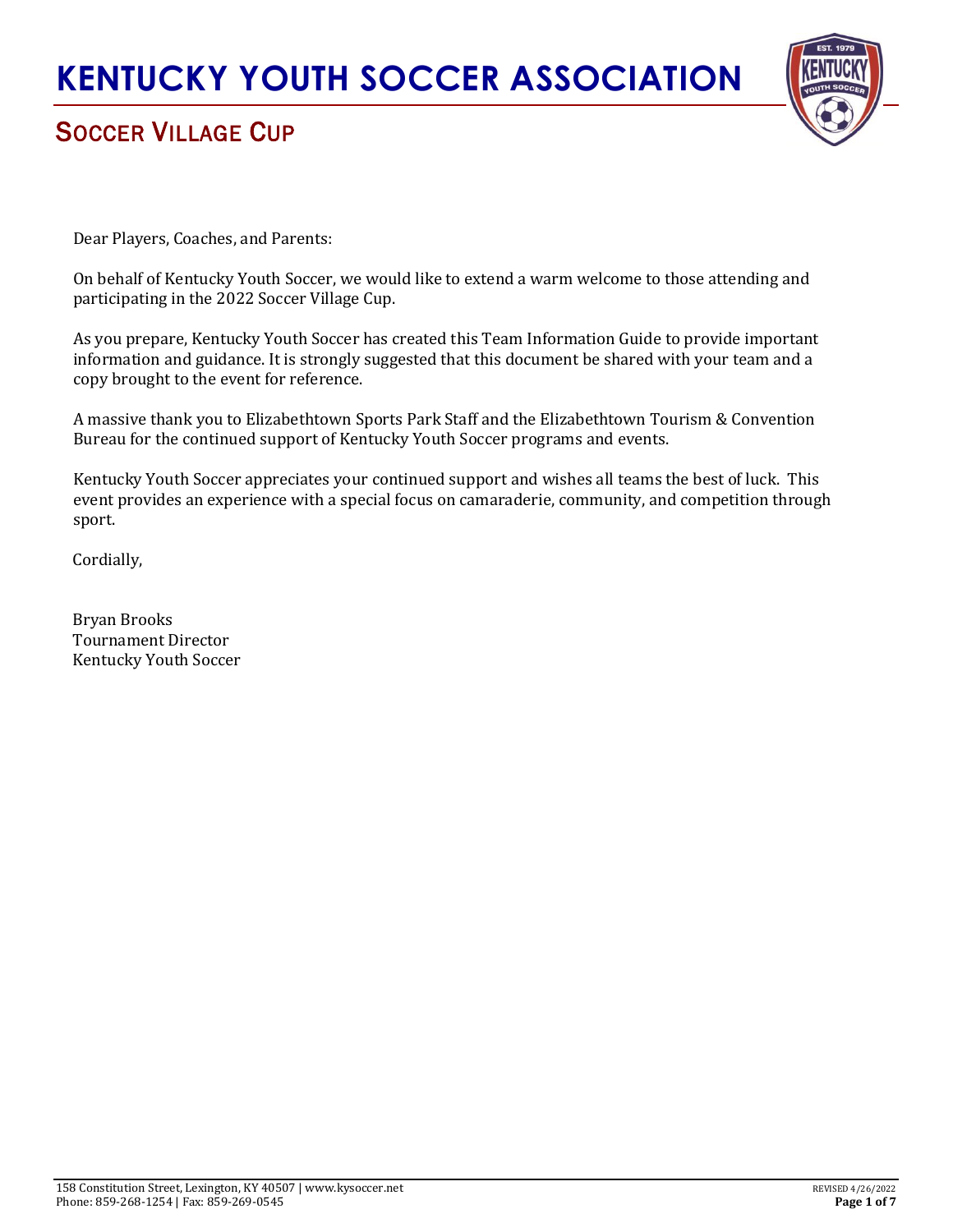

### SOCCER VILLAGE CUP

#### **SOCCER VILLAGE CUP WEBSITE**

The Soccer Village Cup website is [https://www.kysoccer.net/tournaments/soccer-village-cup/.](https://www.kysoccer.net/tournaments/soccer-village-cup/)You'll find the most up to date tournament information on this page.

#### **TOURNAMENT POLICIES**

All teams must be familiar with the Tournament Polices that are in effect. The link is https://www.kysoccer.net/assets/60/6/policies - challenge\_cup.pdf

#### **TOURNAMENT DIRECTORS/HEADQUARTERSOFFICE**

At Elizabethtown Sports Park, our tournament staff office is located behind the concessions area at the main pavilion area by Field 5 in the event you may need the assistance of our staff.

#### **GAME SCHEDULE**

An electronic link to the Brackets, Schedules and Standings can be found below: [kysoccer.demosphere.com/soccer-village-cup/2022-schedule](https://kysoccer.demosphere-secure.com/soccer-village-cup/2022-schedule)

#### **LOCATION**

Elizabethtown Sports Park 1401 West Park Road Elizabethtown, KY 42701 [https://www.kysoccer.net/assets/60/6/elizabethtown\\_map\\_-\\_sv\\_cup\\_update\\_2022-\\_v2.pdf](https://www.kysoccer.net/assets/60/6/elizabethtown_map_-_sv_cup_update_2022-_v2.pdf) \*\*Please note the park gates will open 1 hour prior to the first game each day

#### **TEAM CHECK IN INFORMATION**

We will utilize a Google form for all teams to check in. This will allow us to review your team's information prior to the tournament. This is **REQUIRED** for every team as we will **NOT** require onsite registration.

You will need to upload the following for each team no later than **Friday, May 6 at 5pm**. Any team that has not uploaded their documents by the deadline are subject to an administrative fine of \$250.00.

- Approved Team Roster
- Concussion Certificates for Every Coach and Team Managers listed on the roster

The link below is only available for the Soccer Village Cup – if you are a team manager for the State Cup or President's Cup team, a separate link will be sent to you. [https://docs.google.com/forms/d/e/1FAIpQLSdgDESDXgs1acTA\\_XrbF-KPuFR8Gi-B2fcloLeOA](https://docs.google.com/forms/d/e/1FAIpQLSdgDESDXgs1acTA_XrbF-KPuFR8Gi-B2fcloLeOA-fF0rNeMA/viewform?usp=sf_link)[fF0rNeMA/viewform?usp=sf\\_link](https://docs.google.com/forms/d/e/1FAIpQLSdgDESDXgs1acTA_XrbF-KPuFR8Gi-B2fcloLeOA-fF0rNeMA/viewform?usp=sf_link)

A few notes as you do this online registration:

- For Team Name, please us the exact name listed on your official team roster
- If you need help locating your official team roster, please contact your club.
- We will review each document and contact teams if there are any problems.
- You will need a google login to complete the check in process.

#### **HOTELS**

For teams that have booked rooms through our hotel partner Site Search and need to adjust your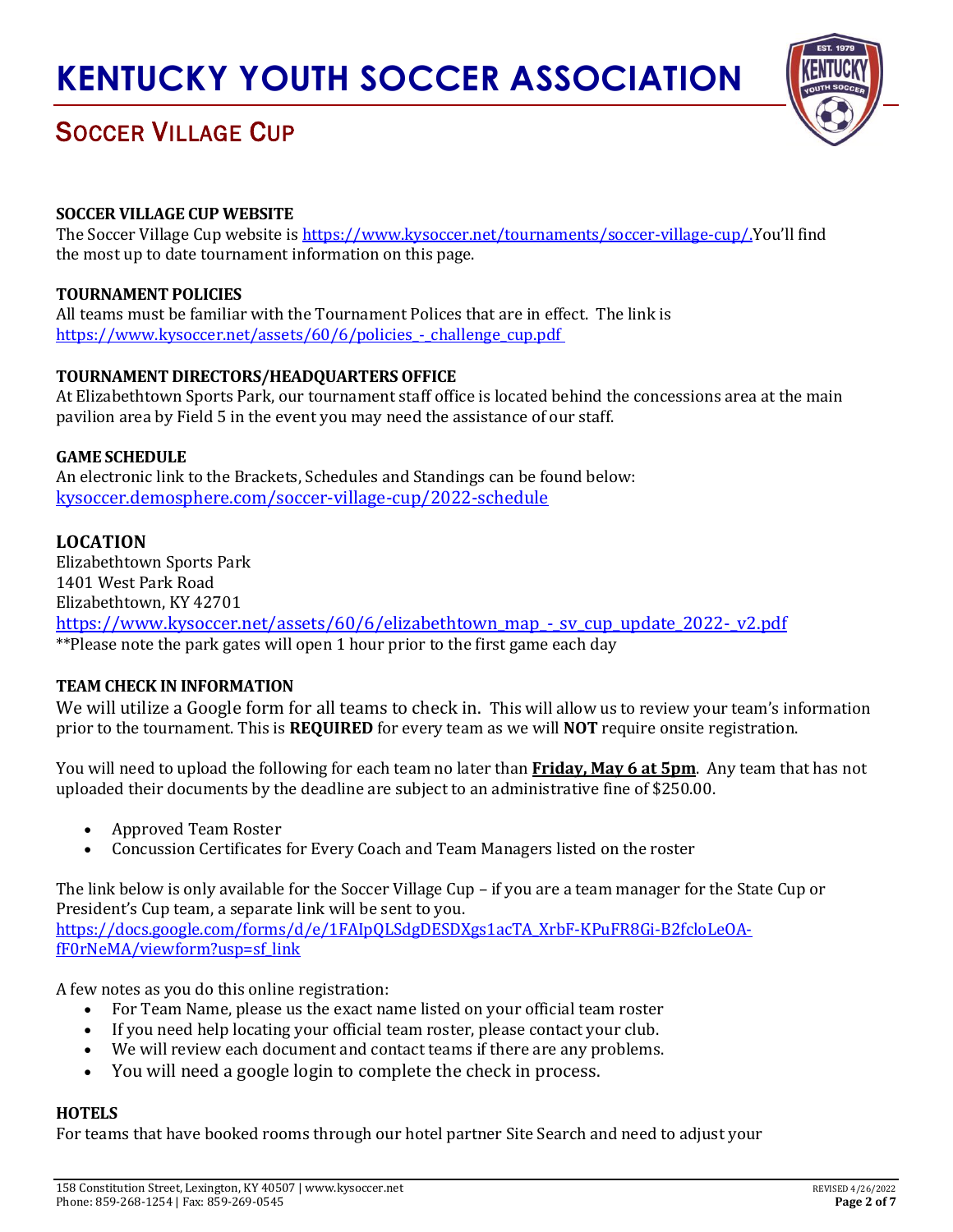

### SOCCER VILLAGE CUP

reservations, please contact Kellsey Reeves at [kellsey@sitesearchllc.com.](mailto:kellsey@sitesearchllc.com)

#### **TOURNAMENT MERCHANDISE**

The Official Tournament Merchandise Partner is Fine Designs. They will have a mobile trailer where you can purchase personalized Soccer Cup merchandise.

#### **SIDELINES**

- Benches: Elizabethtown Sports Park will provide team benches.
- Tents: Teams/Spectators may bring tents, but they cannot be staked into the ground. Please bring something to weight your tents down. Please note that some team sidelines may not have enough space to accommodate a tent.

#### **AWARDS**

Awards will only be given to the Champion and Finalist place teams in each age group during the weekend of June 4-5. Once the championship game is completed, please send ONE representative from the team to collect the trophy and medals from the tournament office and distribute them to the team. We will set up a couple of backdrops for team photos near Field 5.

#### **ADAPTING TO THE WEATHER**

Prepare your team for play in warm temperatures and/or humidity. The tournament is held when high temperatures and conditions can be present, so we suggest that players begin to hydrate their bodies a minimum of one week prior to event to help avoid heat related illnesses.

#### **PLAYER/COACH PASSES**

Each player and team official listed on a team roster must carry a current US Youth Soccer member pass. Team passes must be laminated, in alphabetical order by last name, players first and followed by team officials. Please note that a maximum of 4 team personnel is allowed on the sideline at any time.

#### **MATCH DAY PROCEDURES**

Referees will collect coach and player passes from both teams prior to each game. A maximum of 18 players are allowed to be in uniform for each match.

Kentucky Youth Soccer will provide tournament soccer balls for each game. We ask that each team bring a game ready ball in case our ball disappears, goes into a creek, lake, etc.

All players in the bench area during the game MUST wear a penny, jacket, or something different than the players on the field. This pertains to those players on the bench but to players warming up prior to entering the match. Please note that a maximum of 4 team personnel is allowed on the sideline.

If a player is sent off by a referee, that player may remain on the team bench. Should that player's behavior subsequently become a disturbance, and the player is dismissed by the referee, a credentialed team official must escort that player away from the field. If a team official is dismissed, they must leave the vicinity of the field before the match will be restarted.

After each game, please ensure that your bench area is clean, and your team vacates the bench as quickly as possible, so the next team playing can get settled in.

#### **MEDICAL RELEASE FORMS**

Medical Release forms for players are not required during the registration process. However, it is strongly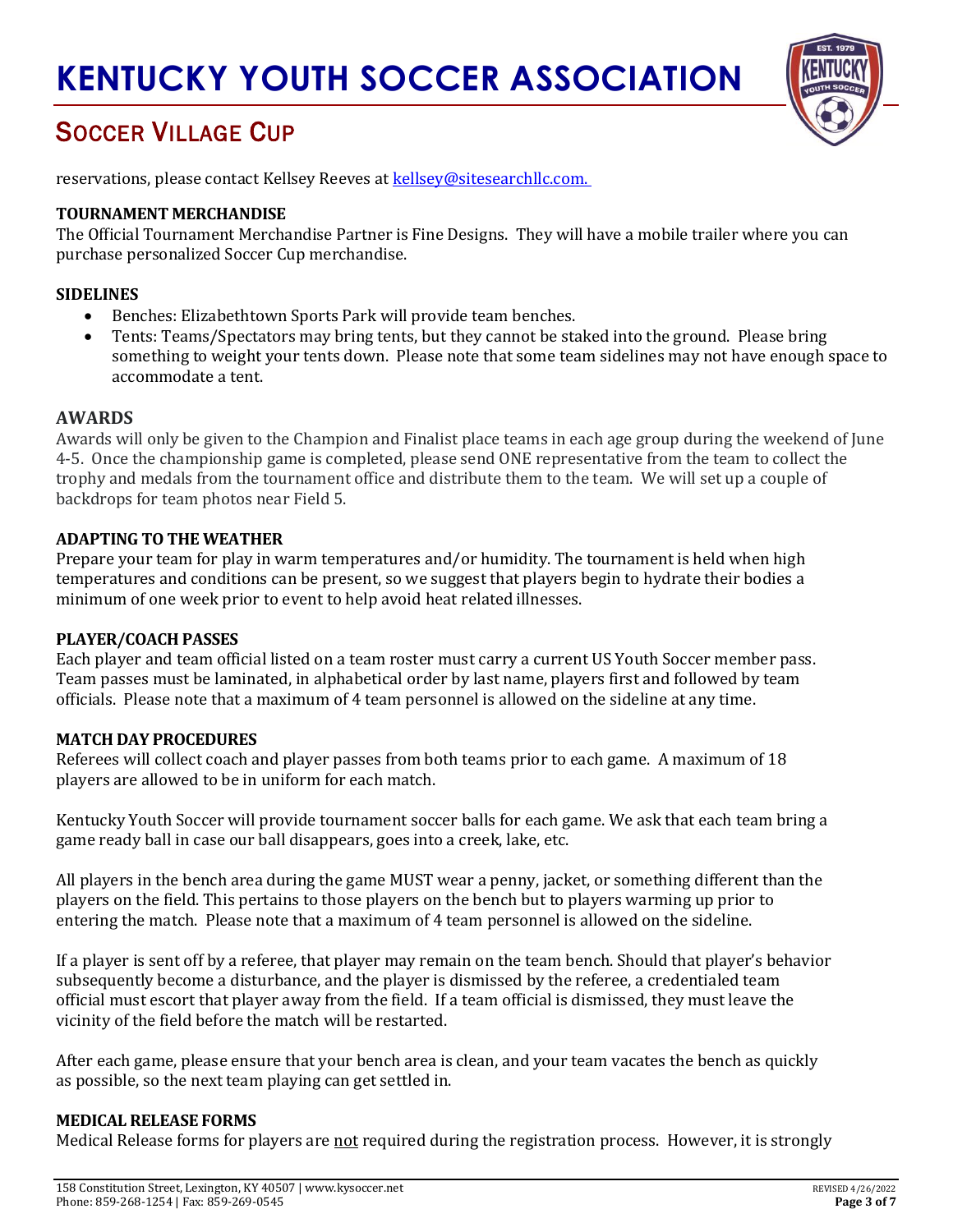

### SOCCER VILLAGE CUP

recommend having completed and signed Kentucky [Youth Soccer Medical Release](https://www.kysoccer.net/assets/60/6/medical_release_form1.pdf) forms for each player available and accessible if needed throughout the tournament.

#### **UNIFORMS**

Each team must have two (2) uniform sets (one light color and one dark color) at each game during the event.

- The home team is required to wear their light color jersey.
- The away team is required to wear their dark color jersey.

If, in the opinion of the referee, there is a color conflict, the team causing the conflict must change. The referee's decision is final. Uniforms numbers must be a minimum of six (6) inches in size. Each field player must have a number affixed to the back of their jersey which must be clearly visible. Duplicate numbers are not permitted. Numbered jerseys for goalkeepers are optional but are recommended.

From the US Youth Soccer Policy on Players and Playing Rules Rule 304, Section 2: A team member is not prohibited by US Youth Soccer from having a mark or name, or both, on any part of the team member's uniform being worn at a game if the mark or name is related to an item or service that is appropriate for youth. Any inappropriate mark or name on a team member's uniform must be removed, replaced, or covered before the team member may continue to participate.

An example of an inappropriate mark or name would be, but is not limited to, any alcoholic beverage. If there is any question about a logo, marking or sponsor, it is strongly suggested that you inquire well in advance of the start of the event.

#### **GENERAL EXPECTATIONS**

Kentucky Youth Soccer expects exemplary behavior from everyone participating in the event, including parents and spectators. Above all, we expect and demand the proper respect for an opponent on the field. This also includes sportsmanlike behavior on the field, respect for referees and opposing coaches, tournament staff and volunteers.

#### **TEAM & PLAYER BEHAVIOR**

Players and team officials are expected to adhere to the following standards of conduct. Violation of these standards can jeopardize continued participation in the Soccer Village Cup. Teams are expected to be present at the field at the designated time for all matches. Players shall conduct themselves in a mature manner when in public areas both at and away from the playing fields. No alcoholic beverages, tobacco products, or other intoxicants shall be in the possession of players.

A player or team official found using, providing, or in the possession of illegal drugs, alcohol or in violation of any Kentucky Youth Soccer or US Youth Soccer rule, may result in disciplinary action up to and including disqualification from the event. A player or team official who has displayed violations of local ordinances (including, but not limited to, theft or willful destruction of property) may result in disciplinary action up to and including disqualification from the event.

A player, team official or spectator who physically or verbally attacks another player, team official, spectator, referee or other event official may result in disciplinary action up to and including disqualification from the event. Players and team officials are expected to cooperate with and be courteous to all tournament personnel and dignitaries. This includes referees, field marshals and other event volunteers.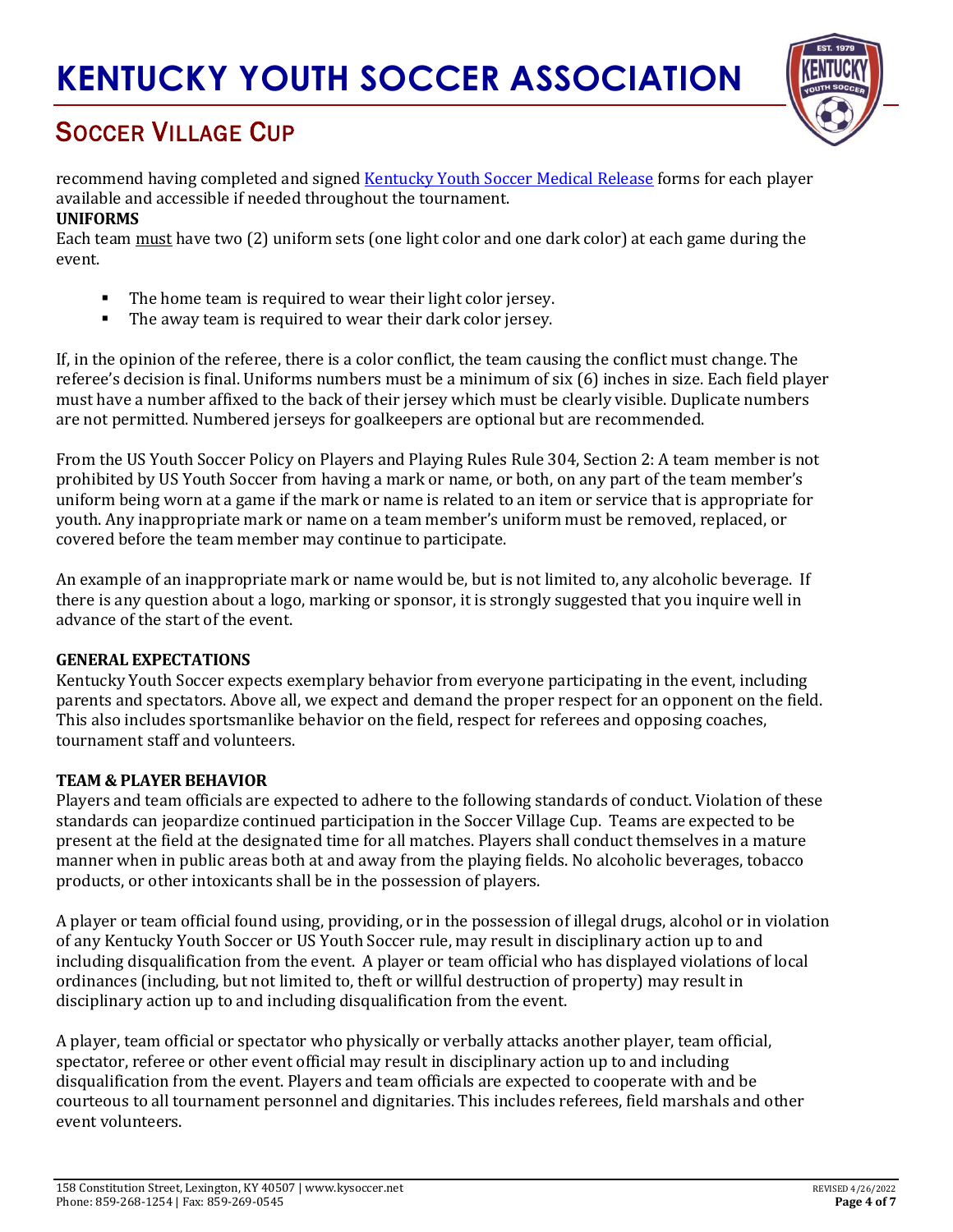

### SOCCER VILLAGE CUP

A maximum of four team officials will be allowed on the team bench during games. Team officials are expected to cooperate with game officials and to follow all established protocols and/or procedures. Degrading remarks directed toward players, opponents, or game officials in any language may result in disciplinary action. A team official would be a head or assistant coach along with team mangers.

#### **SPECTATOR CONDUCT**

The parents and/or spectators affiliated with a team are considered a part of the team, and the actions of these individuals are the responsibility of the credentialed team officials appearing on the roster.

The spectator area is located on the opposite side of the field from the technical/bench area. No spectators are permitted anywhere behind the goal line during a match. The spectator area is behind the line clearly marked 3 yards beyond the touchline and extends from a point 3 yards from the center line down to the corner flag. Spectators must remain in this area, in the half of the field directly across from their team's bench, subject to the following exception.

Technical instruction from any part of the spectator area, or provocative or unsportsmanlike behavior by any spectator may result in their removal from the complex. Any spectator asked to leave by a referee or tournament official must immediately depart the field area and remain out of sight and sound of the match until the teams have departed the field of play and are no longer the responsibility of the referee. Any individual removed may not return to the field at the end of the game.

Whistles, air horns, megaphones and any music devices are prohibited at all Kentucky Youth Soccer competitions. Air horns are for use solely by tournament officials to signal when fields must be cleared due to inclement or dangerous weather conditions.

#### **INCLEMENT WEATHER**

If severe weather is imminent, tournament personnel we will blow an air horn. At that time, we will ask that everyone LEAVE the field of play and seek shelter immediately. All visitors and athletes must evacuate immediately to vehicles and stay there until all clear signal sounds. Please note if there is thunder or lightning in the area, we will have to wait a minimum of 30 minutes after each thunder or lightening occurrence. We will blow the horn three consecutive times once the weather is all clear.

#### **CONCESSION STANDS**

 The concession stands within the Elizabethtown Sports Park will be open during matches they offer a variety of food and beverage items for sale.

#### **INCORRECT SCORES**

Scores will **ONLY** be updated online. We do make mistakes though and if a score looks incorrect online, please have **ONE** person per team (preferably the team manager or coach) emai[l bryanbrooks@kysoccer.net](mailto:bryanbrooks@kysoccer.net) and we will check on the information that we received by the referees and update as needed.

#### **SOCIAL MEDIA**

During the event, we will be active on social media through the tournament, from posting pictures to tournament updates, weather delays, etc. If you are not a follower, please consider giving us a follow and tagging us in your post using #kysoccervillagecup at any of the social media platforms.

Facebook [@kyyouthsoccer](https://www.facebook.com/kyyouthsoccer/) Twitter [@kyyouthsoccer](https://twitter.com/kyyouthsoccer?lang=en) Instagram [@kyyouthsoccer](https://www.instagram.com/kyyouthsoccer/?hl=en)